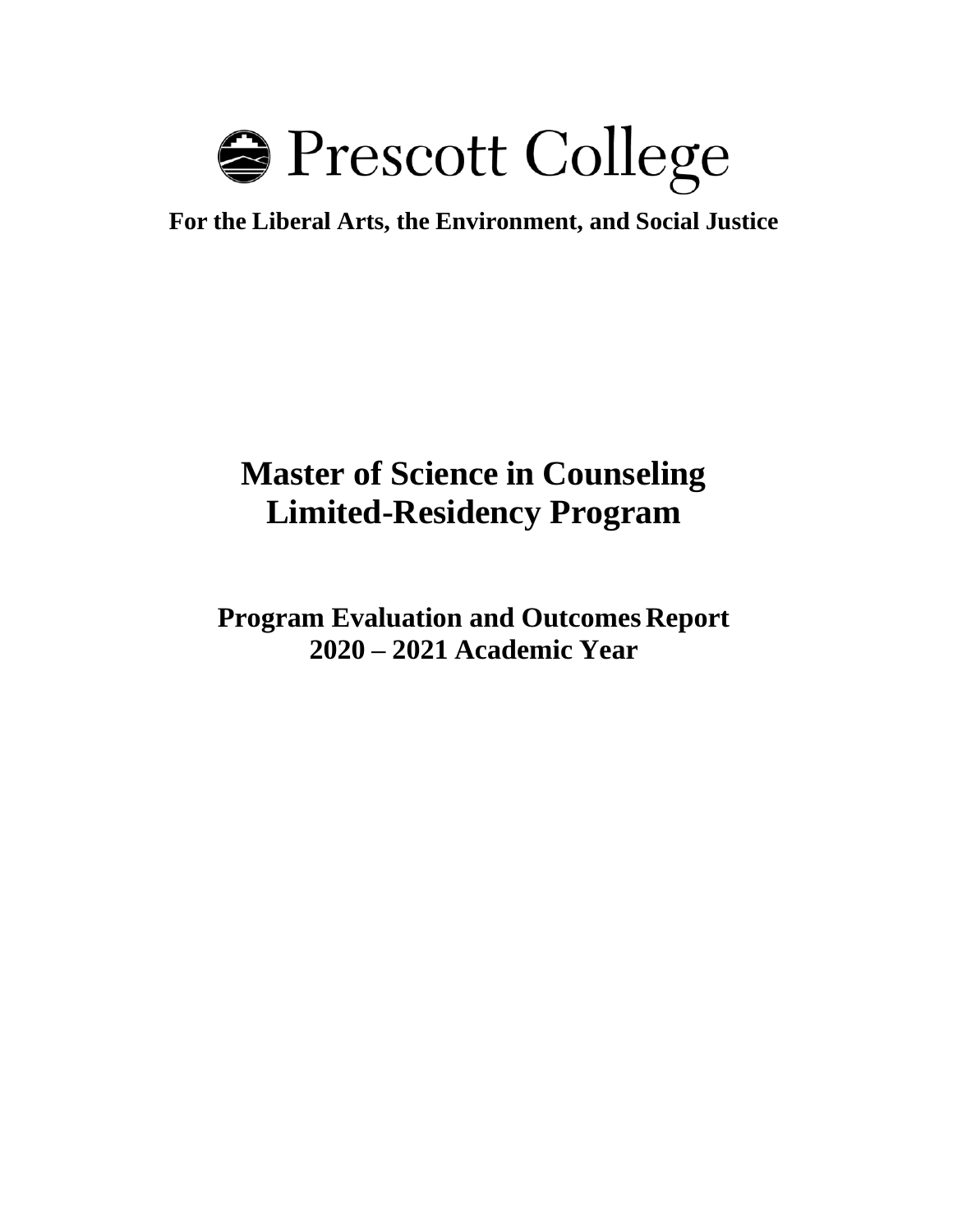|  |  | <b>Table of Contents</b> |
|--|--|--------------------------|
|--|--|--------------------------|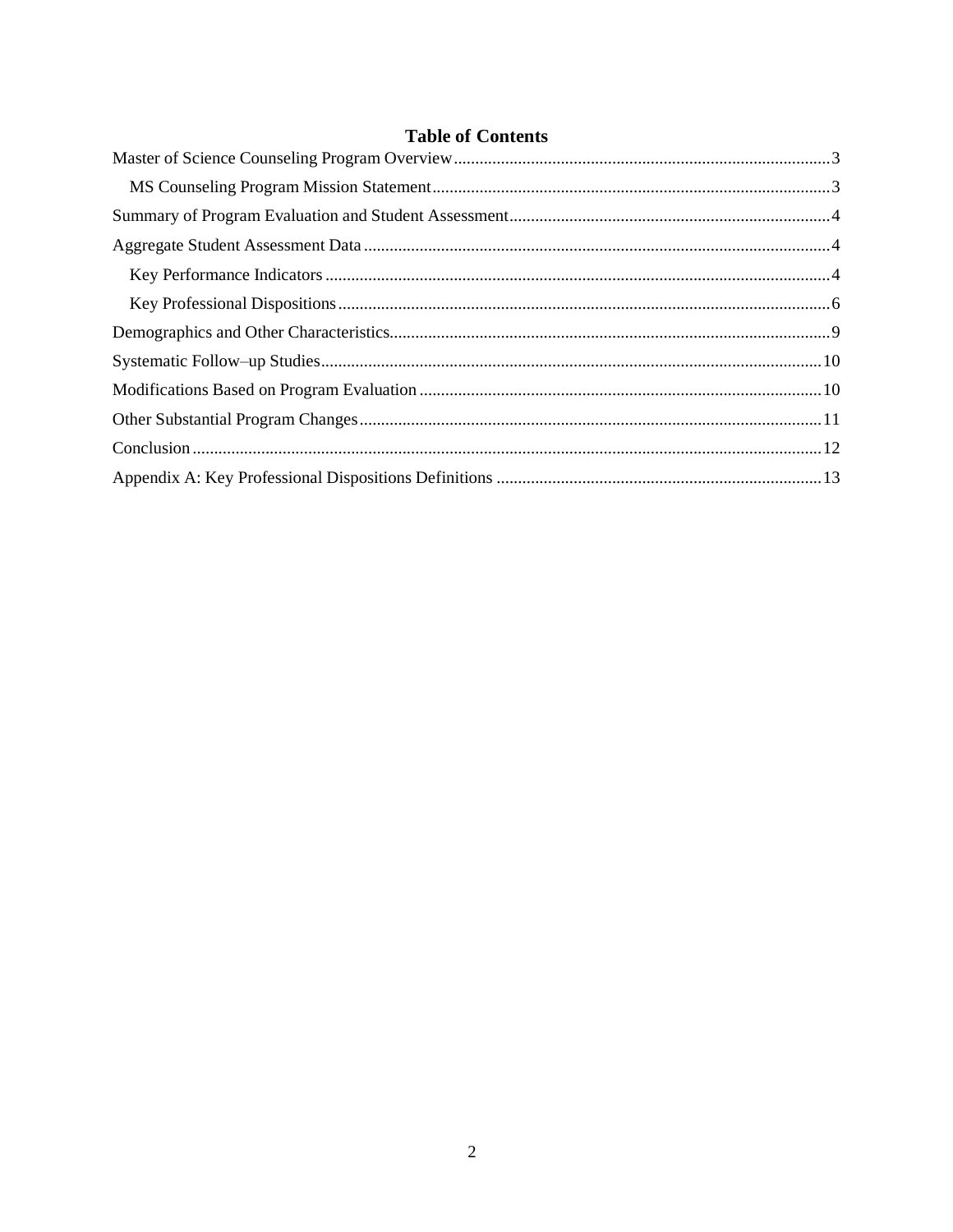### <span id="page-2-0"></span>**Master of Science Counseling Program Overview**

Prescott College began in the 1960s, with a vision "for a pioneering, even radical experiment in higher education" and "to graduate society's leaders for the twenty-first century who would be needed to solve the world's growing environmental and social problems." Prescott College received initial accreditation in 1969 from the Higher Learning Commission (HLC) of the North Central Association of Colleges and Schools and is currently accredited until 2030.

In keeping with its tradition of promoting social justice and equality of care of all people, Prescott College, in 1994, offered a Limited-Residency Master of Arts in Counseling Psychology degree. In 2013, the Higher Learning Commission of the North Central Association of Colleges and Schools approved a change in the degree to a Master of Science inCounseling. The Prescott College Limited-Residency Master of Science in Counseling Program is designed to provide an opportunity to learn theory and build skills for professional practice while developing therapeutic qualities. The combination of core coursework, supervised practicum and internship, and electives provides the Prescott College Counseling Program graduate with a wellrounded preparation for professional life. Graduates obtain the necessary skills to be prepared for ethical and competent practice as mental health counselors alongside eligibility to pursue licensure.

Students enrolled in the Master of Science Counseling Program during the 2020-2021 academic year were required to complete 60 semester credit hours for the Clinical Mental Health Counseling (CMHC) specialization. Students matriculating in the Master of ScienceCounseling Program could also elect to complete one of four emphasis areas:

- Addictions Counseling
- Marriage, Couple, and Family Counseling
- Social Justice in Counseling
- Somatic Counseling

Additionally, students enrolled in the program are also offered an option to choose a concentration/graduate certificate area. Coursework completed in a concentration/graduate certificate is in addition to the 60 semester credit hours required for program completion. Concentrations/graduate certificates include the following:

- Adventure-based Counseling (ABC)
- Nature-based Counseling (NBC)
- Expressive Art Therapy (EAT)

#### <span id="page-2-1"></span>**MS Counseling Program Mission Statement**

The Master of Science in Counseling Program provides an interdisciplinary, studentcentered learning environment that integrates social and professional issues, both locallyand globally, with professional practice while maintaining an emphasis on student academic, professional, and cultural competence.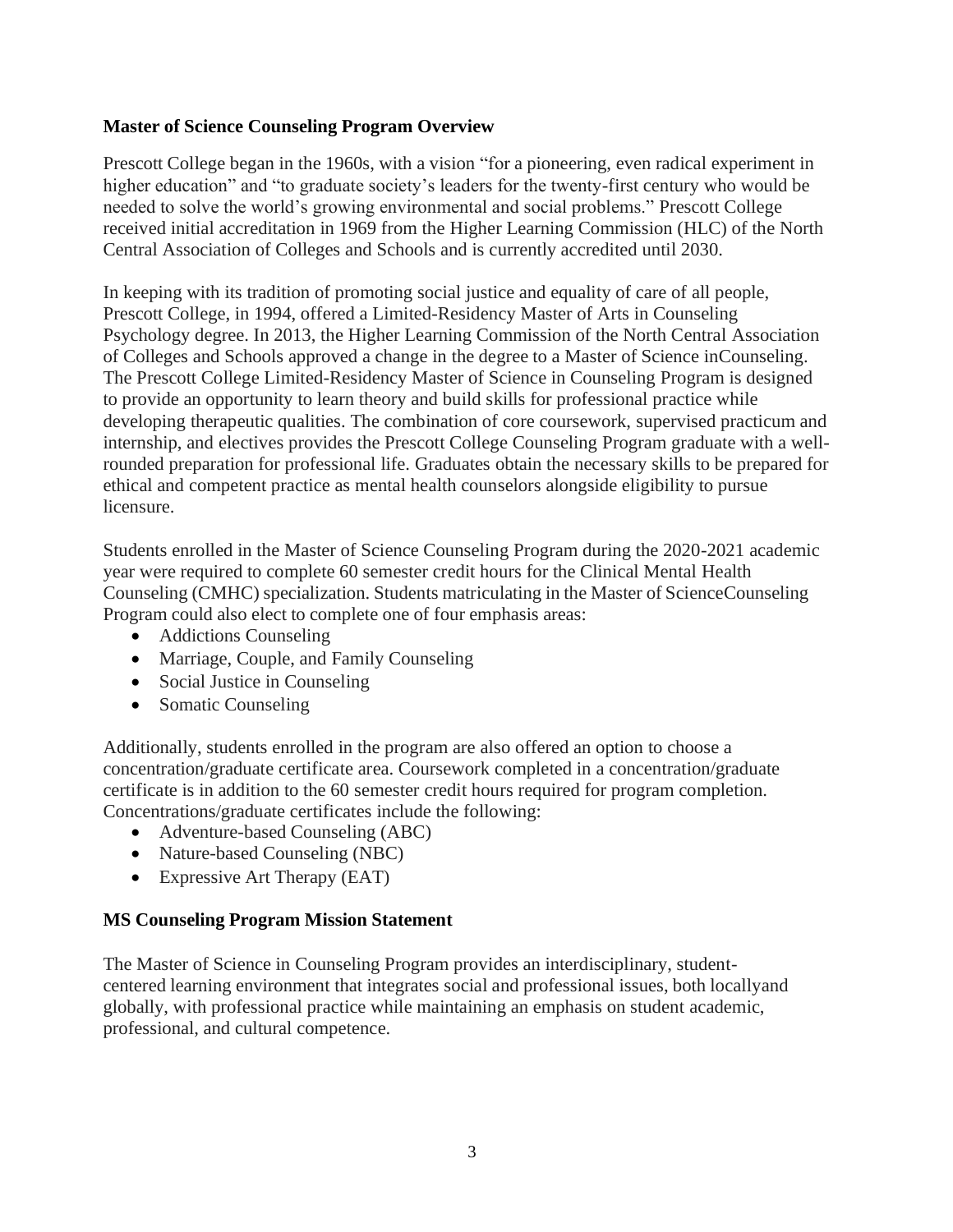#### **Summary of Program Evaluation and Student Assessment**

The Master of Science Counseling Program engages in an annual comprehensive program evaluation and assessment of its students. Information about the program and student learning is collected from multiple sources, including surveys sent to key stakeholders (alumni, site supervisors, employers) on a biennial basis, exam results from credentialing boards, data collected from Tevera\* (the program's assessment system), and through demographic reports requested from the Admissions and Institutional Research offices. This data is analyzed and presented to the counseling faculty for recommendations as to whether curricular or program changes are needed. The final Program Evaluation Outcomes Report (PEOR) is posted to the Master of Science Counseling Program web page and an email is sent to all stakeholders notifying them of its completion. Data collected and reviewed during the 2020-2021 academic year was a continued opportunity to assess changes made based on the last program evaluation cycle, and to consider future program and curricular changes to the Master of Science Counseling Program.

\*Tevera was a new addition for assessment in the MS Counseling Program during the 2020-2021 academic year, so the data below represents Fall 2020 and Spring 2021 versus prior reporting years that also included the preceding summer term. However, the addition of Tevera will allow for a more thorough assessment process in the coming years.

#### **Aggregate Student Assessment Data**

<span id="page-3-0"></span>The following represents aggregate data collected to assess both student's knowledge and skills through the assessment of Key Performance Indicators (KPIs), and Key Professional Dispositions (KPDs). Data is collected and analyzed throughout the academic year.

#### <span id="page-3-1"></span>**Key Performance Indicators**

The Master of Science in Counseling Program has identified nine KPIs. These KPIs are measured at two designated points during the student's program. Each KPI is measured through a signature assignment in the relevant core counseling course. A second measurement point of each KPI is in either the MACP51020 Supervised Counseling Practicum or MACP510201 Supervised Counseling Internship course. This KPI data is collected in Tevera at the end of each term.

Additionally, the counseling program utilizes the Counselor Preparation Comprehensive Examination (CPCE) as its exit requirement. This is considered another measurement point of the CACREP eight core curricular content areas, though there is no direct link to the KPIs identified by the counseling program. Aggregate data from the CPCE is also collected, reviewed,and considered in all program or curricular changes.

#### **Tevera data.**

The table below presents the description of each KPI and what is being measured, along with both the first and second measurement points within the curriculum. Averages for each measurement point, and an overall average for the 2020-2021 academic year are also provided.

Using Tevera, KPIs are assessed using a four-point Likert scale:  $1 =$  Below Expectations,  $2 =$  Near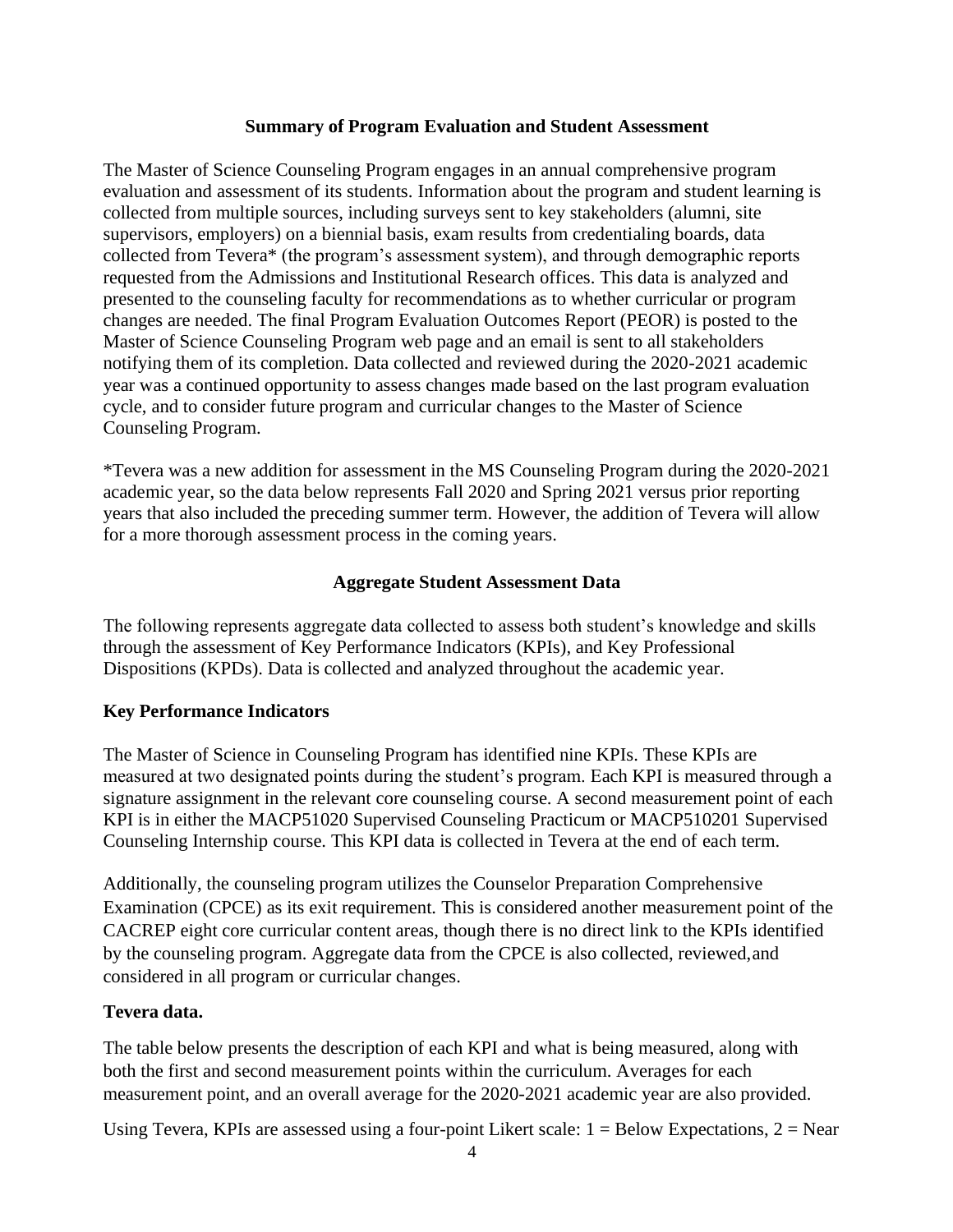Expectations, 3 = Meets Expectations, 4 = Exceeds Expectations.

| <b>CACREP</b><br><b>Core Area</b>                                                                | <b>Key Performance Indicator</b>                                                                                                                                                                                                                                          | <b>Measurement 1</b>                                                                          | Average | <b>Measurement 2</b>                                       | Average | <b>Total</b><br>Average<br>20/21 AY |
|--------------------------------------------------------------------------------------------------|---------------------------------------------------------------------------------------------------------------------------------------------------------------------------------------------------------------------------------------------------------------------------|-----------------------------------------------------------------------------------------------|---------|------------------------------------------------------------|---------|-------------------------------------|
| <b>Professional</b><br><b>Counseling</b><br><b>Orientation</b><br>and Ethical<br><b>Practice</b> | <b>KPI</b> Core Area 1<br>(Knowledge): The student<br>will demonstrate<br>understanding of ethical and<br>legal considerations in<br>professional counseling<br>through their application in<br>practice of counseling.                                                   | <b>MACP51190</b><br>Professional<br><b>Counseling Ethics</b>                                  | 3.59    | <b>MACP51021</b><br>Supervised<br>Counseling<br>Internship | 3.57    | 3.58                                |
| <b>Social and</b><br><b>Cultural</b><br><b>Diversity</b>                                         | <b>KPI</b> Core Area 2<br>(Knowledge): The student<br>will identify and articulate<br>theories and models<br>social/cultural identity<br>development.                                                                                                                     | <b>MACP50030</b><br>Social and Cultural<br>Diversityin<br>Counseling                          | 3.55    | <b>MACP51020</b><br>Supervised<br>Counseling<br>Practicum  | 3.38    | 3.50                                |
| <b>Human</b><br><b>Growth</b> and<br><b>Development</b>                                          | KPI Core Area 3<br>(Knowledge): The student<br>will understand and be able to<br>articulate theories of human<br>development across the<br>lifespan and the systemic<br>and environmental factors<br>that affect it.                                                      | <b>MACP50020</b><br>Human Growth<br>and Development                                           | 3.43    | <b>MACP51020</b><br>Supervised<br>Counseling<br>Practicum  | 3.35    | 3.40                                |
| <b>Career</b><br><b>Development</b>                                                              | <b>KPI</b> Core Area 4<br>(Knowledge): The student will Career and<br>identify and apply theories<br>and models of career<br>development, and<br>counseling.                                                                                                              | <b>MACP50070</b><br>Lifestyle<br>Development:<br>Challenges of<br>Adulthood                   | 3.33    | <b>MACP51020</b><br>Supervised<br>Counseling<br>Practicum  | 3.35    | 3.34                                |
| <b>Counseling</b><br>and Helping<br><b>Relationships</b>                                         | KPI Core area 5 (Skill): The<br>student will be able to<br>demonstrate essential<br>interviewing, counseling, and<br>case conceptualization skills.                                                                                                                       | <b>MACP50060</b><br>Helping<br>Relationships:<br><b>Basic Counseling</b><br><b>Skills</b>     | 3.79    | <b>MACP51021</b><br>Supervised<br>Counseling<br>Internship | 3.72    | 3.76                                |
| Group<br><b>Counseling</b><br>and Group<br>Work                                                  | KPI Core Area 6<br>(Knowledge): The student<br>will articulate an<br>understanding of the<br>characteristics and functions<br>of effective group leadership.                                                                                                              | <b>MACP50080</b><br>Group Work:<br><b>Clinical Theory</b><br>and Practice                     | 3.18    | <b>MACP51020</b><br>Supervised<br>Counseling<br>Practicum  | 3.00    | 3.11                                |
| <b>Assessment</b><br>and Testing                                                                 | KPI Core Area 7 (Skill): The<br>student will demonstrate the<br>ability to select assessment<br>instruments that appropriately<br>measure a psychological<br>construct and utilize these<br>results to diagnose<br>developmental,<br>behavioral, and mental<br>disorders. | <b>MACP50090</b><br>Assessment:<br>Psychological<br>Testing and<br>Appraisal in<br>Counseling | 4.00    | <b>MACP51021</b><br>Supervised<br>Counseling<br>Internship | 3.75    | 3.82                                |

# **Table 1: KPI Tevera Data**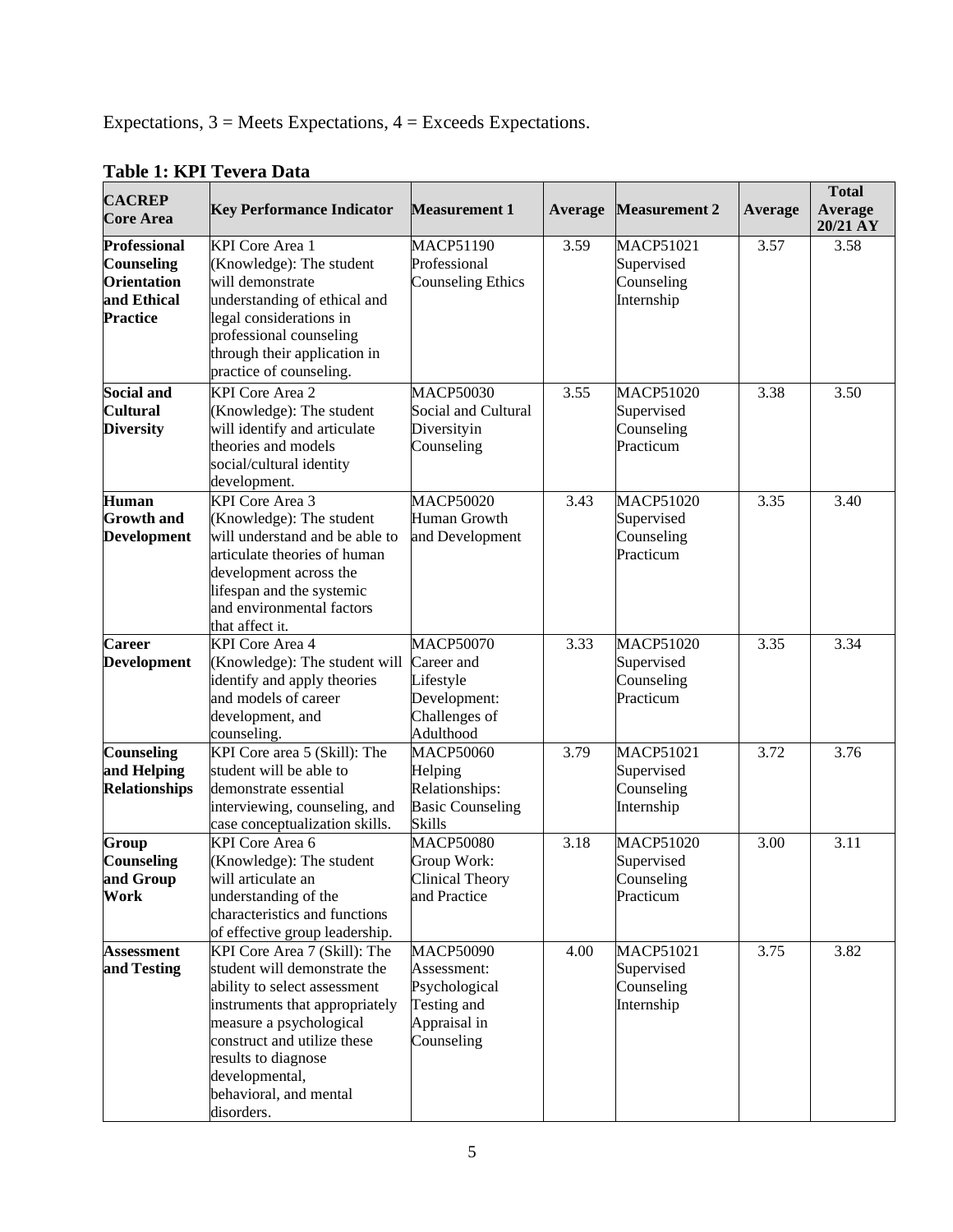| <b>Research and</b><br>Program<br><b>Evaluation</b> | KPI Core Areas 8 (Skill): The<br>student will demonstratethe<br>ability to critique and<br>synthesize current research in<br>the advancement of the<br>profession and into the<br>practice of counseling. | <b>MACP50040</b><br>Research and<br>Program<br>Evaluation | 3.63 | <b>MACP51021</b><br>Supervised<br>Counseling<br>Internship | 3.57 | 3.61 |
|-----------------------------------------------------|-----------------------------------------------------------------------------------------------------------------------------------------------------------------------------------------------------------|-----------------------------------------------------------|------|------------------------------------------------------------|------|------|
| <b>Clinical</b>                                     | KPI CMHC (Skill): The                                                                                                                                                                                     | <b>MACP50010</b>                                          | 3.38 | <b>MACP51021</b>                                           | 3.76 | 3.49 |
| <b>Mental</b>                                       | student will demonstrate                                                                                                                                                                                  | Psychopathology:                                          |      | Supervised                                                 |      |      |
| Health                                              | understanding of the                                                                                                                                                                                      | Diagnostic and                                            |      | Counseling                                                 |      |      |
| Counseling -                                        | diagnostic process and the                                                                                                                                                                                | Treatment                                                 |      | Internship                                                 |      |      |
| <b>Specialty</b>                                    | use of the current diagnostic                                                                                                                                                                             | Planning                                                  |      |                                                            |      |      |
| Area                                                | classification system, the                                                                                                                                                                                |                                                           |      |                                                            |      |      |
|                                                     | Diagnostic and Statistical                                                                                                                                                                                |                                                           |      |                                                            |      |      |
|                                                     | <b>Manual of Mental Disorders</b>                                                                                                                                                                         |                                                           |      |                                                            |      |      |
|                                                     | (DSM).                                                                                                                                                                                                    |                                                           |      |                                                            |      |      |

Overall averages for each KPI were calculated by averaging all scores across the first and second points of measurement during the academic year. Testing and Assessment, KPI 7, measured in MACP50090 Assessment: Psychological Testing and Appraisal in Counseling and in MACP51021 Supervised Counseling Internship had the highest average at 3.82/4, followed closely by KPI 5, measured in MACP50060 Helping Relationships: Basic Counseling Skills and MACP51020 Supervised Counseling Practicum with an average of 3.76/4. Lowest average scores were for KPI 6**,** Group Counseling and Group Work at 3.11/4, which was measured first in the MACP50080 Group Work: Clinical Theory and Practice and the second measurement also in the MACP51020 Supervised Counseling Practicum and KPI 4, Career Development, with an overall average of 3.34/4 Measured in MACP50070 Career and Lifestyle Development: Challenges of Adulthood and MACP51020 Supervised Counseling Practicum. All averages fell within the Meets Expectations range.

# **CPCE data.**

Due to the ongoing COVID-19 pandemic, the CPCE was not administered on the college campus in the academic year of 2020-2021. The CPCE has been offered twice per academic year in the past to coincide with in person colloquia. A total of 32 students took the exam during the 2020- 2021 academic year. The CPCE data received from the Center for Credentialing and Education (CCE) demonstrated that Prescott College students had a **pass rate of 100%** during the 2020- 2021 academic year. The following table represents the average scores for each of the eight core content areas assessed through the CPCE. Additionally, national averages have been provided for the same time period that Prescott College students took the CPCE as a comparison.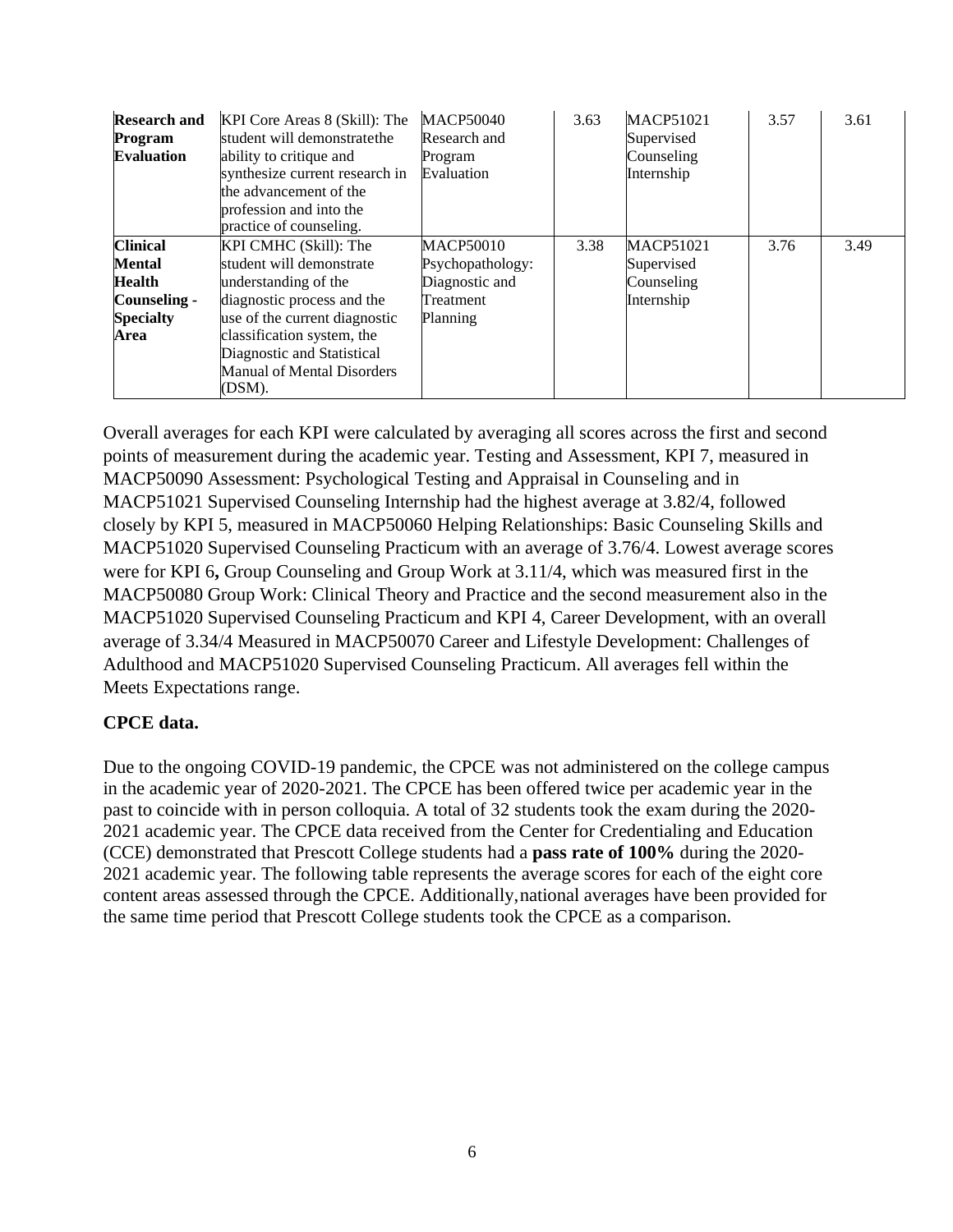#### **Table 2: CPCE Results for 2020-2021**

| <b>CPCE Results</b>                                      |           |                 |
|----------------------------------------------------------|-----------|-----------------|
| <b>Core Content Area</b>                                 | 2020-2021 | <b>National</b> |
| Professional Counseling Orientation and Ethical Practice | 13.5      | 11.3            |
| Social and Cultural Diversity                            | 10.8      | 9.6             |
| Human Growth and Development                             | 10.3      | 9.9             |
| Career Development                                       | 11.2      | 10.7            |
| Counseling and Helping Relationships                     | 12.0      | 10.5            |
| Group Counseling and Group Work                          | 13.2      | 11.8            |
| <b>Assessment and Testing</b>                            | 10.5      | 10.0            |
| Research and Program Evaluation                          | 11.0      | 10.3            |

The highest score possible in each core content area is 17. The CPCE data shows that the core content area that students tested the highest in is that of Professional Counseling Orientation and Ethical Practice, which is covered in both MACP50000 Professional Orientation to Mental Health Counseling and MACP51190 Professional Counseling Ethics, followed by Group Counseling and Group Work, which is taught in MACP50080 Group Work: Clinical Theory and Practice. The lowest average was in the content area of Human Growth and Development, taught in MACP50020 Human Growth and Development.

It should be noted that that Prescott College student's average was above the national mean in every category, ranging between .5 to 2.2 higher.

#### <span id="page-6-0"></span>**Key Professional Dispositions**

The Master of Science in Counseling Program has identified nine KPDs. These KPDs are coded as 1) Professional Conduct; 2) Ethical Practice; 3) Supervision; 4) Documentation; 5) Multicultural Competence; 6) Appropriate Boundaries; 7) Self-Awareness and Growth; 8) Tolerance for Vulnerability and Risk; and 9) Appropriate Self-Care. For a full description of these KPDs, please refer to Appendix A.

KPDs are evaluated informally by faculty on an ongoing basis, as well as formally during the KPD assessment meeting each spring for students in their second term to ensure that the majority of faculty members have had time to encounter them in classes. If a student has been identified as having challenges withany of the KPDs, faculty review and if appropriate, may make a recommendation to initiate the retention and remediation process to be supportive of students that need additional help to navigate the program and successfully graduate. While a new KPD assessment timeframe is to assess students first in their second term, second in their practicum, and third in their final semester prior to graduation; the second and third KPD assessment points will not happen until the next academic year of 2021-2022.

Additionally, KPDs are formally measured at the mid-point and at the end of each semester during both MACP51020 Supervised Counseling Practicum and MACP51021 Supervised Counseling Internship. Feedback is given to students in these classes and is considered when determining a student's final grade. The table below denotes the 2020-2021 average for each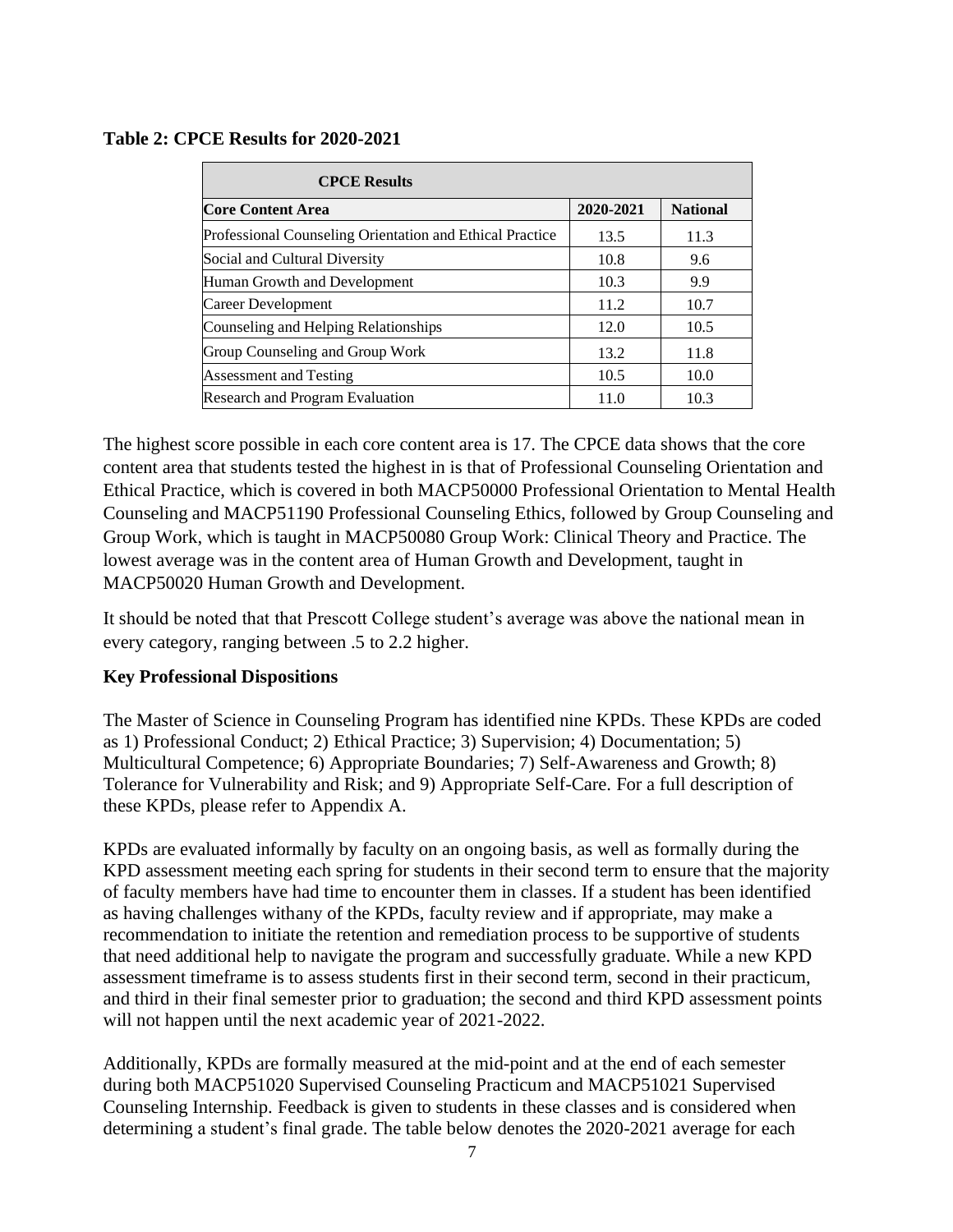KPD assessed by program core facultyduring the spring 2021 assessment meeting. The following Likert scale was used in scoring each student individually:  $1 =$  Below Expectations,  $2 =$  Near Expectations,  $3$  = Meets Expectations,  $4$  = Exceeds Expectations.

| <b>Key Professional Disposition (KPD)</b> | 2020-2021 Average |
|-------------------------------------------|-------------------|
| <b>Professional Conduct</b>               | 3.20              |
| <b>Ethical Practice</b>                   | 3.09              |
| Supervision                               | 3.00              |
| Documentation                             | 3.00              |
| Multicultural Competence                  | 3.06              |
| Appropriate Boundaries                    | 3.08              |
| Self-Awareness & Growth                   | 3.10              |
| Tolerance for Vulnerability and Risk      | 3.06              |
| Appropriate Self Care                     | 3.04              |

# **Table 3: KPD Data from Student Assessment Meeting**

Upon review of the aggregate data, the highest average was Professional Conduct at 3.20/4 and the lowest was 3.00/4 for both Supervision and Documentation. In general, faculty defaulted to a score of 3/4 to signify a student was Meeting Expectations, unless the student demonstrated there was either significant growth needed, or they had demonstrated exceptional dispositional conduct/behavior. The overall scores may therefore appear lower; however, all are within the Meets Expectations range. When there was not consensus amongst faculty in a particular score for a student, additional time was allotted to discuss more specifically how various faculty perceived that student's performance in their classes or as their advisee to better inform the process.

The table below represents another point of assessment of the KPDs by site supervisors; MACP51020 Supervised Counseling Practicum and MACP51021 Supervised Counseling Internship. Measurement of the KPDs is part of the Mid and End of Term Evaluation which uses the following Likert scale:  $1 = Low$ ;  $3 = Neutral$ ;  $5 = High$ ;  $0 = Not$  Observed. Again, the Not Observed option was not given a value, and therefore did not affect the KPD overall average.

| <b>Key Professional Disposition (KPD)</b> | 2020-2021 Midterm Averages | 2020-2021 Final Averages |
|-------------------------------------------|----------------------------|--------------------------|
| <b>Professional Conduct</b>               | 4.59                       | 4.85                     |
| <b>Ethical Practice</b>                   | 4.63                       | 4.84                     |
| Supervision                               | 4.43                       | 4.80                     |
| Documentation                             | 3.94                       | 4.43                     |
| <b>Multicultural Competence</b>           | 3.60                       | 3.97                     |
| Appropriate Boundaries                    | 4.60                       | 4.85                     |
| Self-Awareness & Growth                   | 4.49                       | 4.74                     |
| Tolerance for Vulnerability and Risk      | 4.09                       | 4.54                     |
| Appropriate Self Care                     | 4.25                       | 4.64                     |

# **Table 4: KPD Data from Mid/End of Term Evaluations for Practicum & Internship**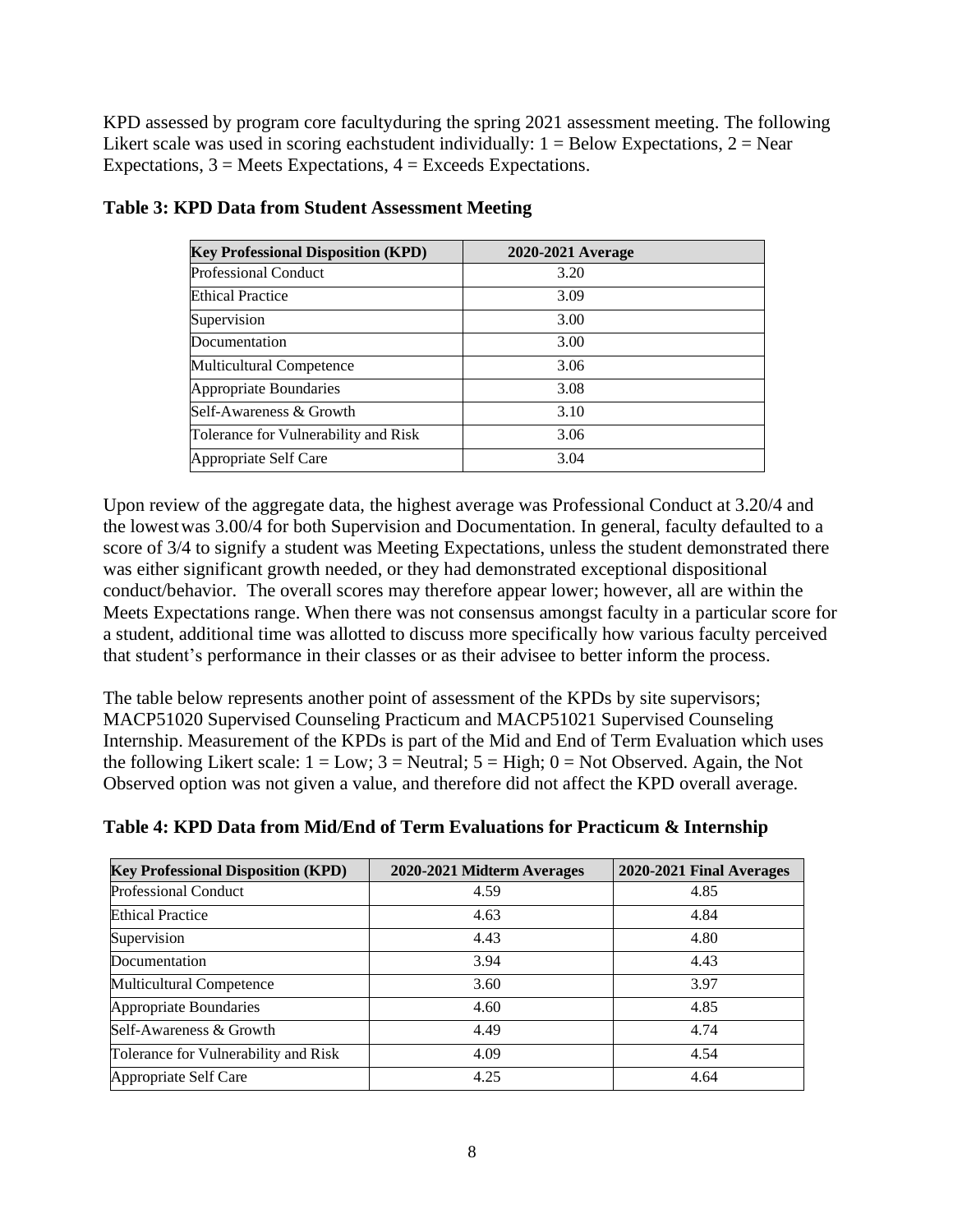The highest average was 4.63/5 for Ethical Practice and the lowest average of 3.6/5 was for Multicultural Competence at the midterm evaluation points for both practicum and internship. All average scores improved from the midterm to final evaluation point for practicum and internship, with Appropriate Boundaries shifting into the highest average spot at 4.85/5 with Ethical Practice closely behind with 4.84/5. The lowest average remained 3.97 for Multicultural Competence, yet those scores rose significantly from the midterm (3.60/5) to final (3.97/5) evaluation. All scores for both midterm and final evaluation were above a satisfactory range.

### **Demographics and Other Characteristics**

Demographic data is collected for applicants, current students, and graduates. Characteristics are self-identified by gender, ethnicity, and age.

| <b>Counseling</b><br>Program<br>Demographic<br>Data for AY<br>2020-2021 |                                  |                         |                                   |                  |
|-------------------------------------------------------------------------|----------------------------------|-------------------------|-----------------------------------|------------------|
|                                                                         | Demographics*                    | <b>Applicants</b>       | <b>Current</b><br><b>Students</b> | <b>Graduates</b> |
| Gender                                                                  | Female                           | 335                     | 205                               | 26               |
|                                                                         | Male                             | 52                      | 31                                | $\overline{7}$   |
|                                                                         | Not disclosed                    | $\overline{\mathbf{5}}$ |                                   |                  |
|                                                                         |                                  | Total 392               | Total 237                         | Total 33         |
|                                                                         |                                  |                         |                                   |                  |
| <b>Ethnicity</b>                                                        | White                            | 271                     | 181                               | 26               |
|                                                                         | African American, non-Hispanic   |                         |                                   |                  |
|                                                                         | Asian                            | 13                      | 3                                 | 1                |
|                                                                         | <b>Black or African American</b> | 24                      | $\overline{4}$                    | 1                |
|                                                                         | Hispanic                         | 1                       | 6                                 |                  |
|                                                                         | Hispanics of any race            | 1                       | 7                                 |                  |
|                                                                         | Native HI or Pacific             | 1                       |                                   |                  |
|                                                                         | American Indian/Alaska Native    | 5                       | $\overline{2}$                    |                  |
|                                                                         | Non Resident Alien               |                         | $\mathbf{1}$                      |                  |
|                                                                         | Other                            | 1                       |                                   |                  |
|                                                                         | Two or More Ethnicities          |                         |                                   |                  |
|                                                                         | Two or More Races                | 1                       | 11                                | 5                |
|                                                                         | Race and Ethnicity unknown       | 1                       | 29                                |                  |
|                                                                         | Not disclosed                    |                         |                                   |                  |
|                                                                         |                                  | Total 392               | Total 227                         | <b>Total 33</b>  |
| Age                                                                     | 18 to 24                         | 52                      | 17                                | 1                |
|                                                                         | 25 to 39                         | 231                     | 153                               | 20               |
|                                                                         | 40 and above                     | 107                     | 67                                | 12               |
|                                                                         | Not disclosed                    | $\mathfrak{D}$          |                                   |                  |
|                                                                         |                                  | Total 392               | Total 237                         | Total 33         |

#### **Table 5: Applicant, Student, and Graduate Demographic Data**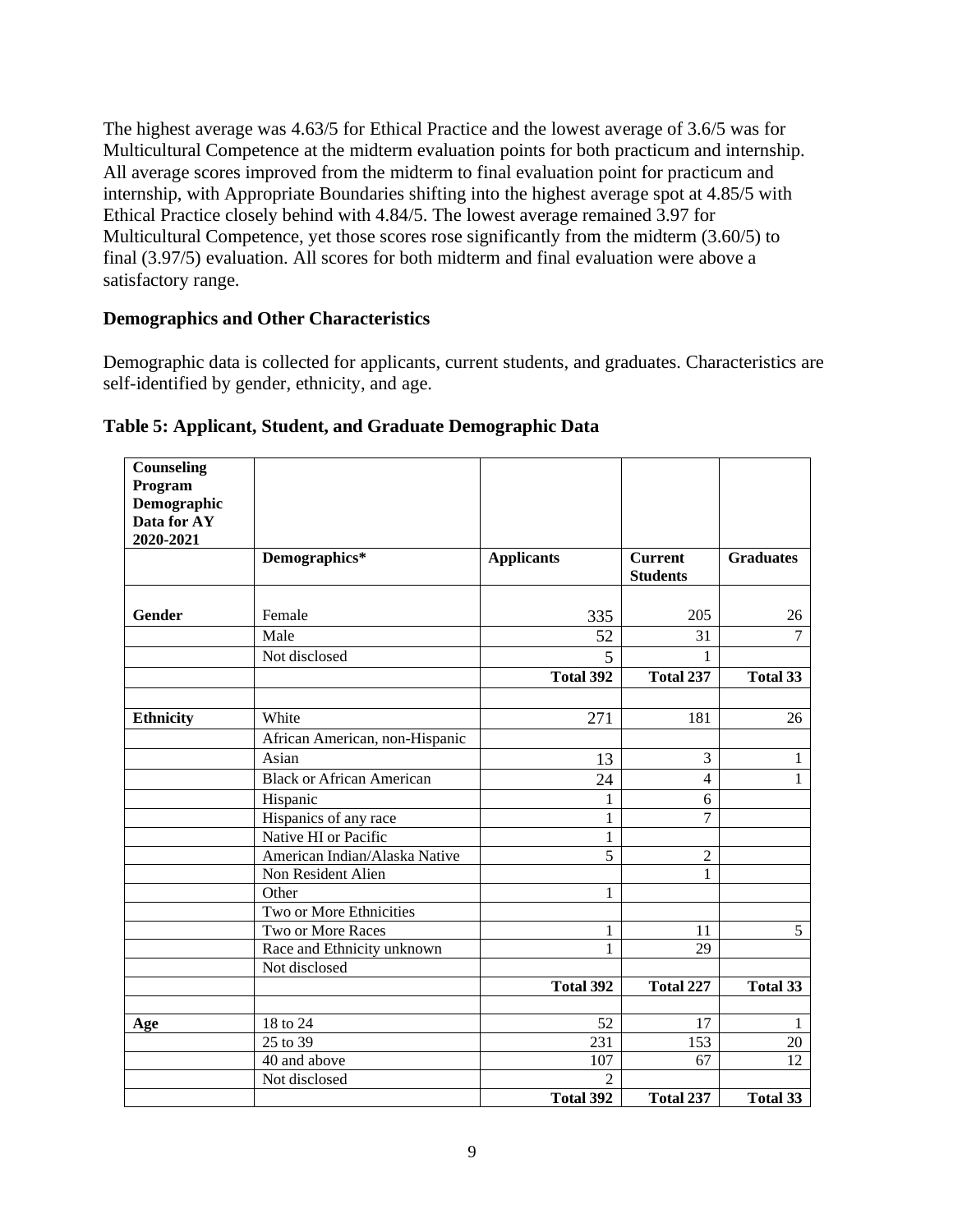There were 392 applicants applying for admission to the counseling program during the 2020- 2021 academic year, and a total of 237 enrolled students. The Admissions office defines an applicant as anyone who has submitted a partial to fully completed application. In order to be consistent within Prescott College and across departments, the Admissions office definition was used for this PEOR. Therefore, of the 392 applicants, a majority identified as Female (86%), White (69%), and between the ages of 25-39 (59%).

At the conclusion of the academic year the Master of Science in Counseling Program had 237 students. Of those students the majority identified as Female (85%), and as White (77%) and between the ages of 25-39 (64%).

There were 33 students who graduated during the academic year. Twelve graduated in the summer 2020 semester, 15 fall 2020 semester, and 6 graduated in the spring 2021 semester. The largest percentage of graduates identified as Female (78%), White (79%), and were between the ages of 25-39 (61%).

Across applicants, students, and graduates demographic characteristics remained consistent with female, white, between the ages of 25-39 being the most represented group. It should be noted that this demographic outcome of the Master of Science Counseling Program is consistent with representation of the counseling profession in general.

*\*The demographic descriptors listed are what is currently used by Prescott College when collecting this type of data and in alignment with the Integrated Postsecondary Education Data System (IPEDS).*

# **Systematic Follow–up Studies**

As part of our ongoing program evaluation surveys are emailed bi-annually, every even year, to key stakeholders who include, recent graduates, site supervisors, and employers. The purpose of these surveys is to identify areas within the program/curriculum that may need improvement based on input received. Surveys were sent during 2019-2020 PEOR reporting period and as a biannual assessment, will not be sent again until the PEOR for academic year 2021-2022.

# **Modifications Based on Program Evaluation**

The data previously described in this report was collected, compiled, and analyzed into this comprehensive program evaluation. All Master of Science in Counseling Program faculty received a copy of the draft report on November 8, 2021 for their review. On November 16, 2021,the faculty met for a formal Program Evaluation meeting to discuss the data and determine if curricular and program changes were needed. The following provides a summary of the key discussions and outcomes based on this meeting.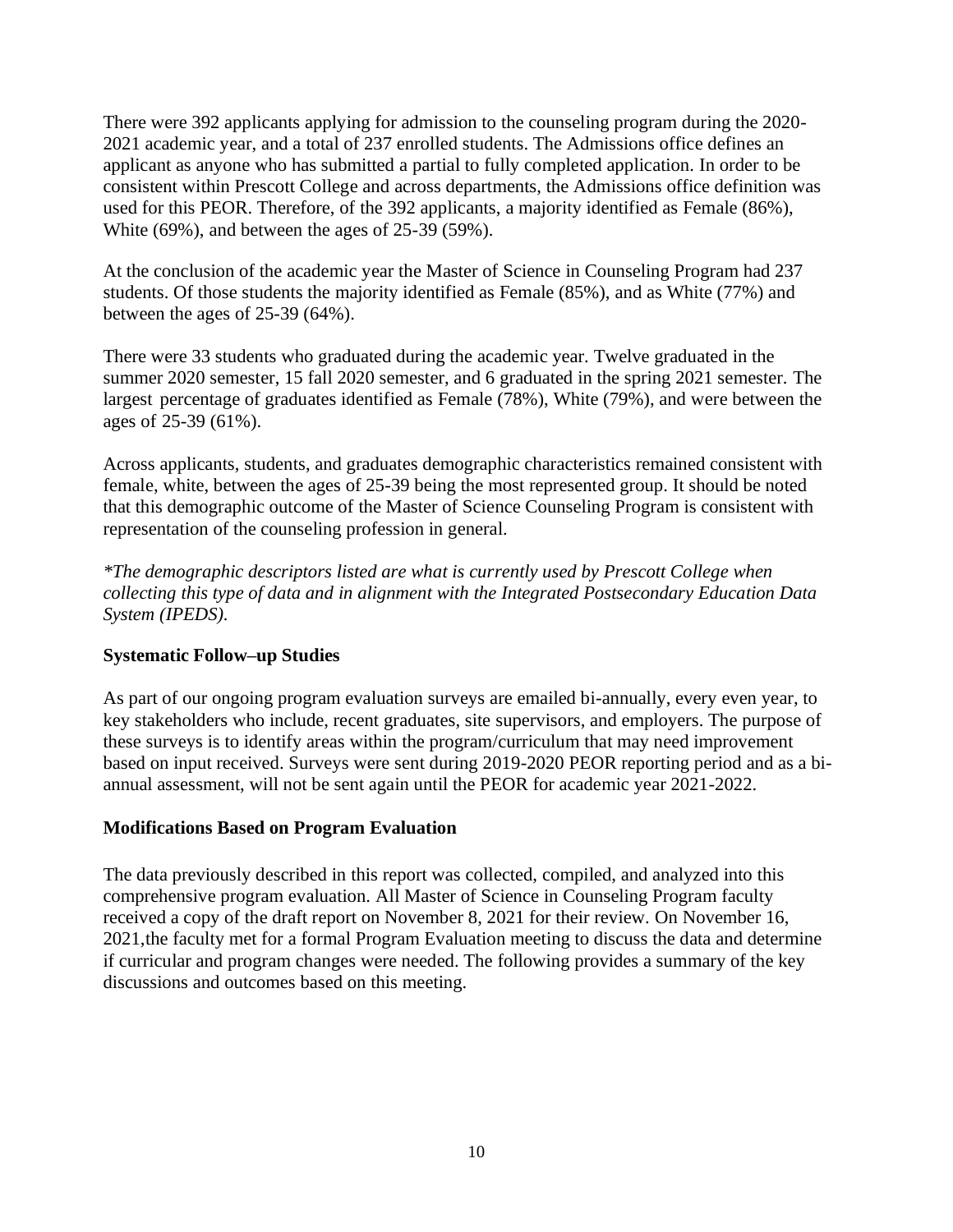Staff spent time reviewing all KPI, KPD, CPCE, and demographic data. Staff noted their impression that not only has the data collection process improved with the centralization of utilizing Tevera as a system, their confidence levels in this reported data has also improved. However, questions arose concerning the negative impact the ongoing COVID pandemic might be having on academic success in both similar CACREP-accredited graduate level counseling programs as well as all of higher education. Highlighted the importance of continuing to successfully prepare students for their CPCE exam as both a graduation requirement and national counseling exam during COVID. Comparing data nationally, Prescott students are still a standard deviation higher than the national average on most of their subcategories and received 100% pass rate for the year.

Discussion also focused on the KPD data as a mirror of the nine core areas for CACREP accreditation standards. Again noted potential for continued COVID precautions to be impacting lower scores in supervision and documentation in the Practicum and Internship courses due to students not being able to be present at sites for a vast majority of this year. Suggestion was made to further analyze data set for Practicum and Internship into both only their respective courses, but also from mid-term to final evaluation points by site supervisors to see change across time in that specific clinical experience for students. Finally, the shift to Tevera as a system happened at a point that only allowed for Fall 2020 and Spring 2021 data to be included, versus years prior where Summer 2020, Fall 2020, and Spring 2021 would have been included.

Faculty asked several questions surrounding the continued lack of equitable or person-centered language in the demographic data. However, given that this information still comes from the IPEDS system as already noted above in the initial reporting of these categories, there is not currently a mechanism for altering that language within the Counseling Program. Another component that emerged where we can make substantive changes moving forward is in terms of both retention and how student success relates to the advising relationship. Staff retreat scheduled for December 17, 2021 will focus largely on how to build effective mentorship experiences within the advising relationship by creating more structure and consistency.

Programmatic change to formalize a course progression in the student handbook of students taking up to 12 credit hours (four courses) in either the Fall or Spring terms and taking up to 6 credit hours (two courses) in the Summer term. Despite many of the contributing factors outlined in this section, staff also reflected that all KPI, KPD, and CPCE data was within range.

# **Other Substantial Program Changes**

In August of 2020, the Master of Science Counseling Program was notified that a full 8-year accreditation had been approved by the Council for Accreditation of Counseling & Related Educational Programs (CACREP).

Based on recommendations made in the 2018-2019 PEOR, a Cultural Competence Committee (CCC) was formed. The CCC realigned its name to more clearly communicate its focus to the Inclusion, Diversity, and Equity Awareness (IDEA) Committee in the 2019-2020 academic year.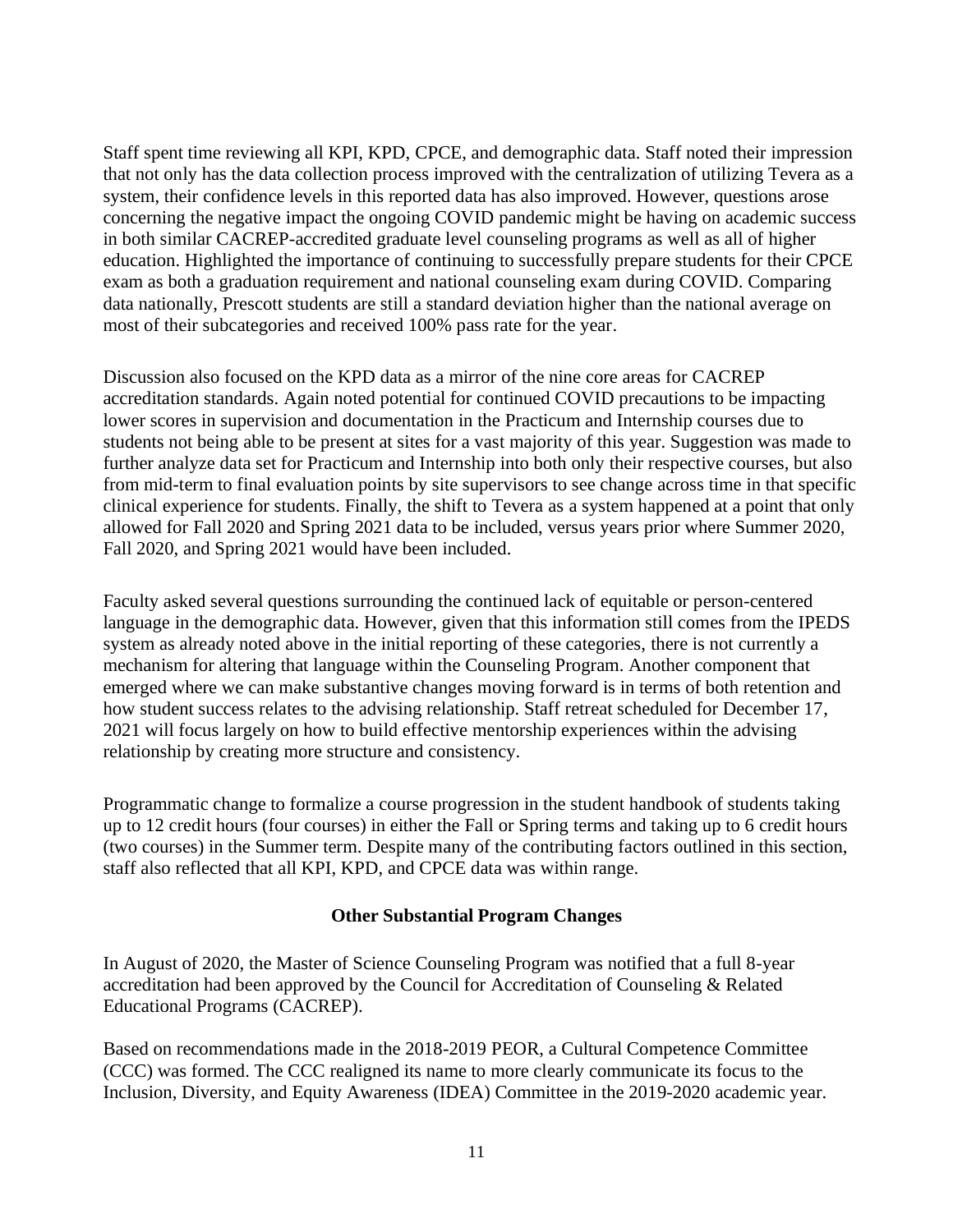The IDEA committee consists of three full time faculty members charged with making recommendations to help diversify curriculum, and our students and faculty populations. The IDEA met several times during the 2020-2021 academic year and focused on implementing their mission and charge, beginning with course syllabi. The initial committee process engaged all faculty in course reflection through an iterative process of looking at an initial syllabus for each faculty and then shifting to a broader focus to incorporate all syllabi. This process resulted in several additive components being made to courses across all offerings in the MACP, MAEP, and MAAT programs.

#### **Conclusion**

This annual program evaluation process in past years made it clear that a more robust data collection and assessment system was necessary, which culminated in the addition of Tevera. We are now more capable of making ongoing changes that will continue to align Prescott College's unique mission while maintaining CACREP-accreditation as our focus.